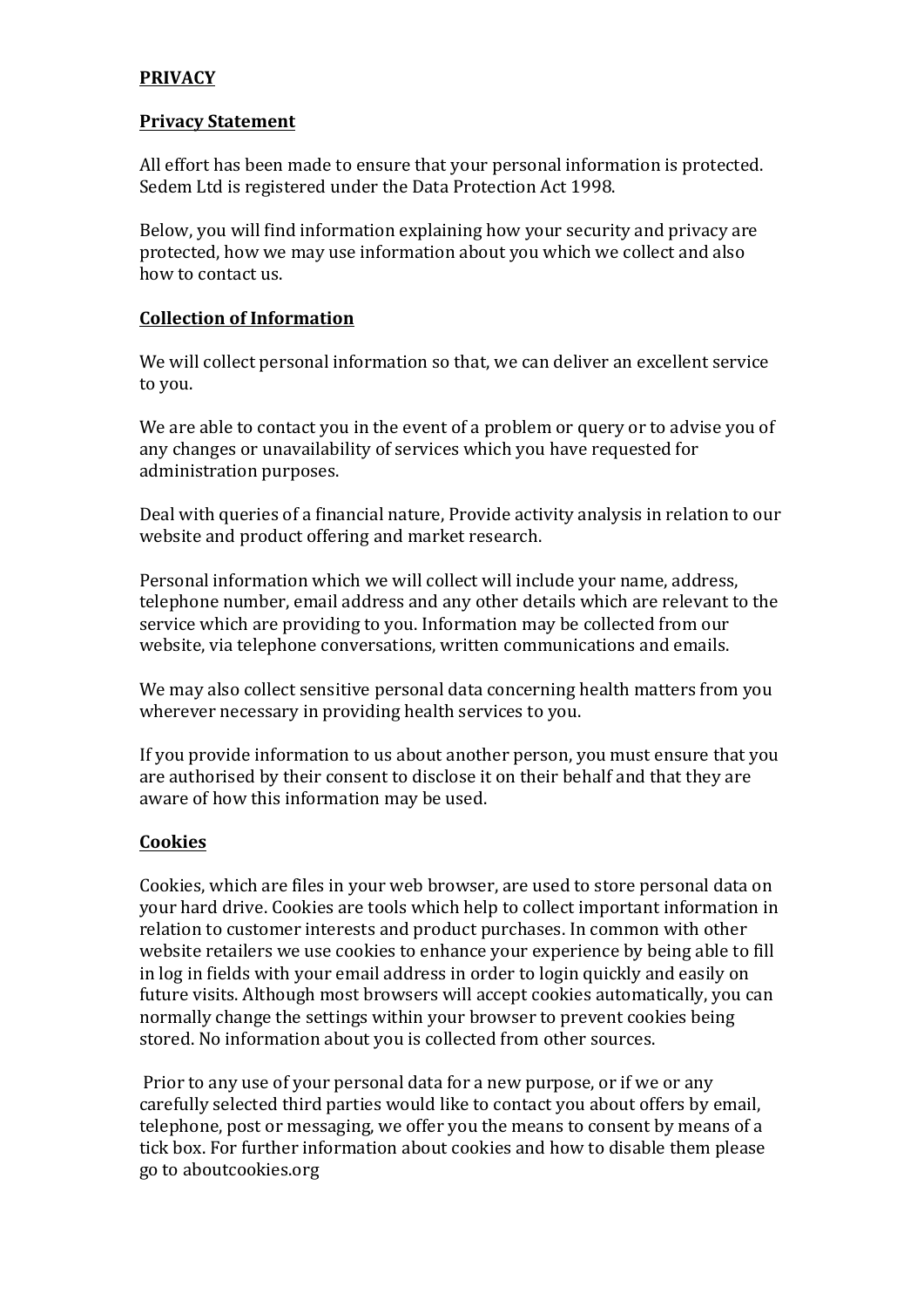## **Security of Data**

Our security technology includes firewalls and secure socket layers in order to safeguard information.

We ensure that our databases, computer systems and paper systems are protected against any unauthorized use, disclosure, loss and damage by our standard operating procedures.

We use a secure server which encrypts your credit card information during transmission. All card details are transferred over a secure virtual private network (VPN) to an authorization server which is not directly connected to the internet. Your card details are then entirely deleted from our systems after the transaction has completed.

# **Links to other Websites**

This website may contain links to other websites which are provided for your convenience.

We are only responsible for the privacy practices and security of this site.

We recommend that you check the privacy and security policies and procedures of each and every other website that you visit. Anonymous Access

You can access our website home page and browse our site without disclosing your personal data.

### **Disclosure**

The data which you provide will not be used to send marketing offers or shared with any other business other than those identified in our terms and conditions.

The confidentiality of your personal data is respected by all employees and data/order processors who have access to it.

Where we do disclose your personal data you will be provided with the opportunity to opt-in or opt-out of the disclosure or consent to the disclosure of your personal data. This will be indicated in a box where personal data is collected